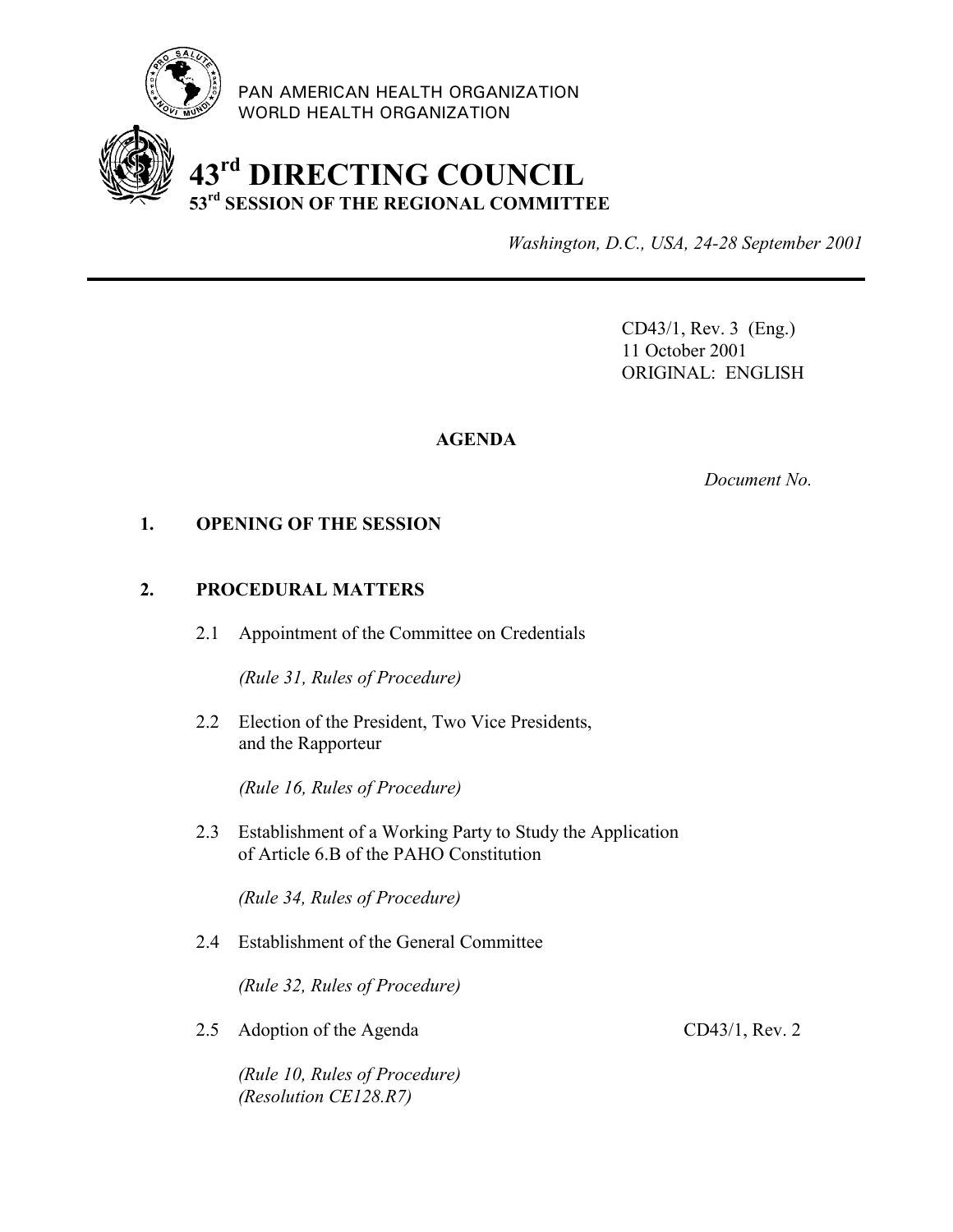*Document No.*

## **3. CONSTITUTIONAL MATTERS**

|    | 3.1 | Annual Report of the President of the Executive Committee                                                                                                        | CD43/3        |
|----|-----|------------------------------------------------------------------------------------------------------------------------------------------------------------------|---------------|
|    |     | (Article 9.C, PAHO Constitution)                                                                                                                                 |               |
|    | 3.2 | Annual Report of the Director of the Pan American<br><b>Sanitary Bureau</b>                                                                                      | Off. Doc. 302 |
|    |     | (Article 9.C, PAHO Constitution)                                                                                                                                 |               |
|    | 3.3 | Election of Three Member States to the Executive<br>Committee on the Expiration of the Periods of Office<br>of Cuba, Nicaragua, and the United States of America | CD43/4        |
|    |     | (Articles 9.B and 15.A, PAHO Constitution)                                                                                                                       |               |
|    | 3.4 | Process for the Election of the Director of the Pan<br>American Sanitary Bureau                                                                                  | CD43/29       |
|    |     | (Proposed by the Government of Mexico)                                                                                                                           |               |
| 4. |     | <b>PROGRAM POLICY MATTERS</b>                                                                                                                                    |               |
|    | 4.1 | Proposed Program Budget of the Pan American Health<br>Organization for the Financial Period 2002-2003                                                            | Off. Doc. 296 |
|    |     | (Resolution CE128.R15)                                                                                                                                           |               |
|    | 4.2 | Acquired Immunodeficiency Syndrome (AIDS)<br>in the Americas                                                                                                     | CD43/6        |
|    |     | (Resolution CE128.R16)                                                                                                                                           |               |
|    | 4.3 | Vaccines and Immunization                                                                                                                                        | CD43/7        |
|    |     | (Resolution CE128.R8)                                                                                                                                            |               |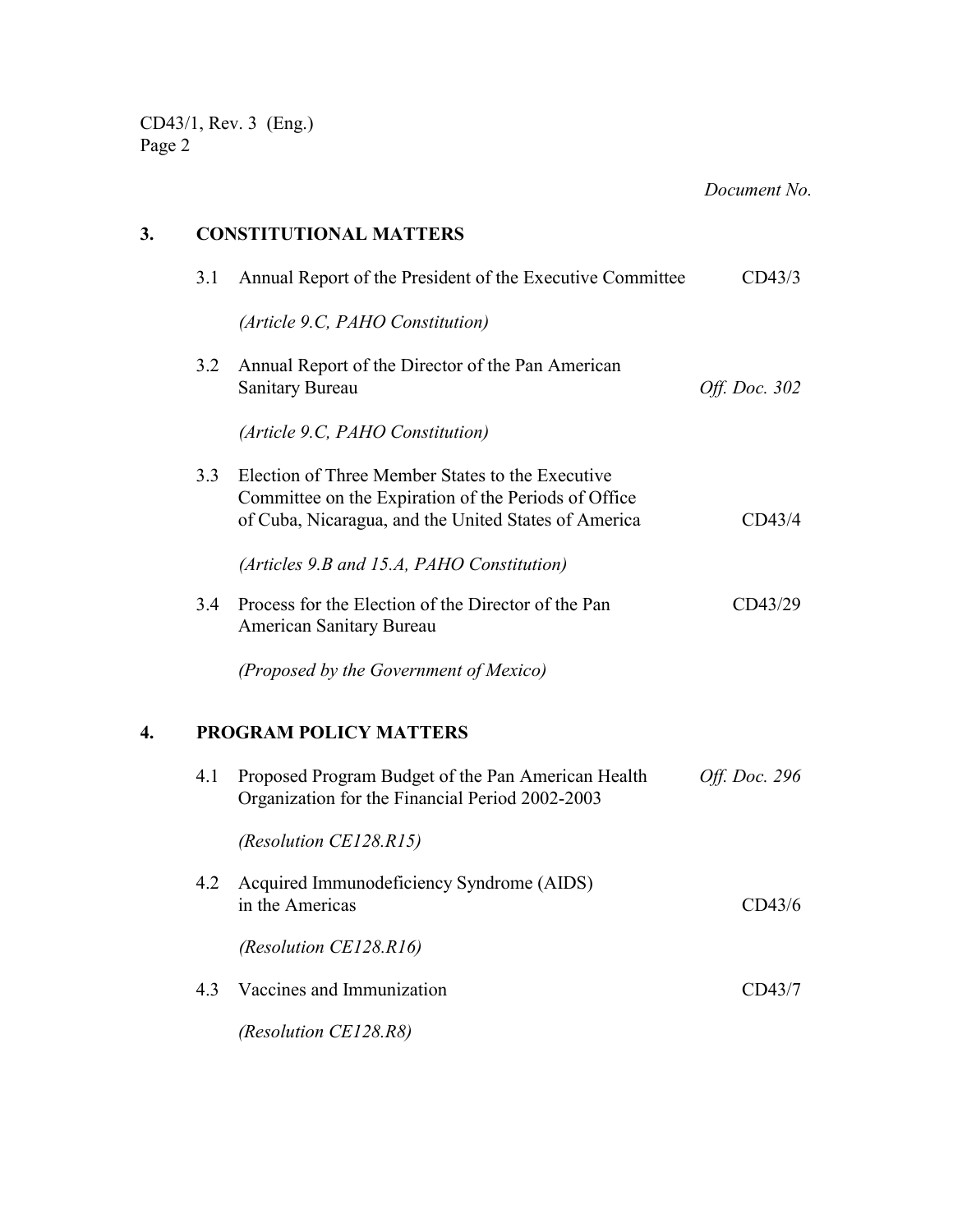## *Document No.*

| 4. |     | <b>PROGRAM POLICY MATTERS (cont.)</b>                                                            |         |
|----|-----|--------------------------------------------------------------------------------------------------|---------|
|    | 4.4 | Report on the XII Inter-American Meeting, at the<br>Ministerial Level, on Health and Agriculture | CD43/8  |
|    |     | (Resolution CE128.R2)                                                                            |         |
|    | 4.5 | Development and Strengthening of Human Resources<br>Management in the Health Sector              | CD43/9  |
|    |     | (Resolution CE128R.3)                                                                            |         |
|    | 4.6 | Health, Drinking Water, and Sanitation<br>in Sustainable Human Development                       | CD43/10 |
|    |     | (Resolution CE128.R10)                                                                           |         |
|    | 4.7 | International Health Regulations                                                                 | CD43/11 |
|    |     | (Resolution CE128.R1)                                                                            |         |
|    | 4.8 | Dengue Prevention and Control                                                                    | CD43/12 |
|    |     | (Resolution CE128.R13)                                                                           |         |
|    | 4.9 | Framework Convention on Tobacco Control                                                          | CD43/13 |
|    |     | (Resolution CE128.R9)                                                                            |         |
|    |     | 4.10 Health Promotion                                                                            | CD43/14 |
|    |     | (Resolution CE128.R11)                                                                           |         |
|    |     | 4.11 Mental Health                                                                               | CD43/15 |
|    |     | (Resolution CE128.R12)                                                                           |         |
|    |     | 4.12 Report on the Third Summit of the Americas                                                  | CD43/16 |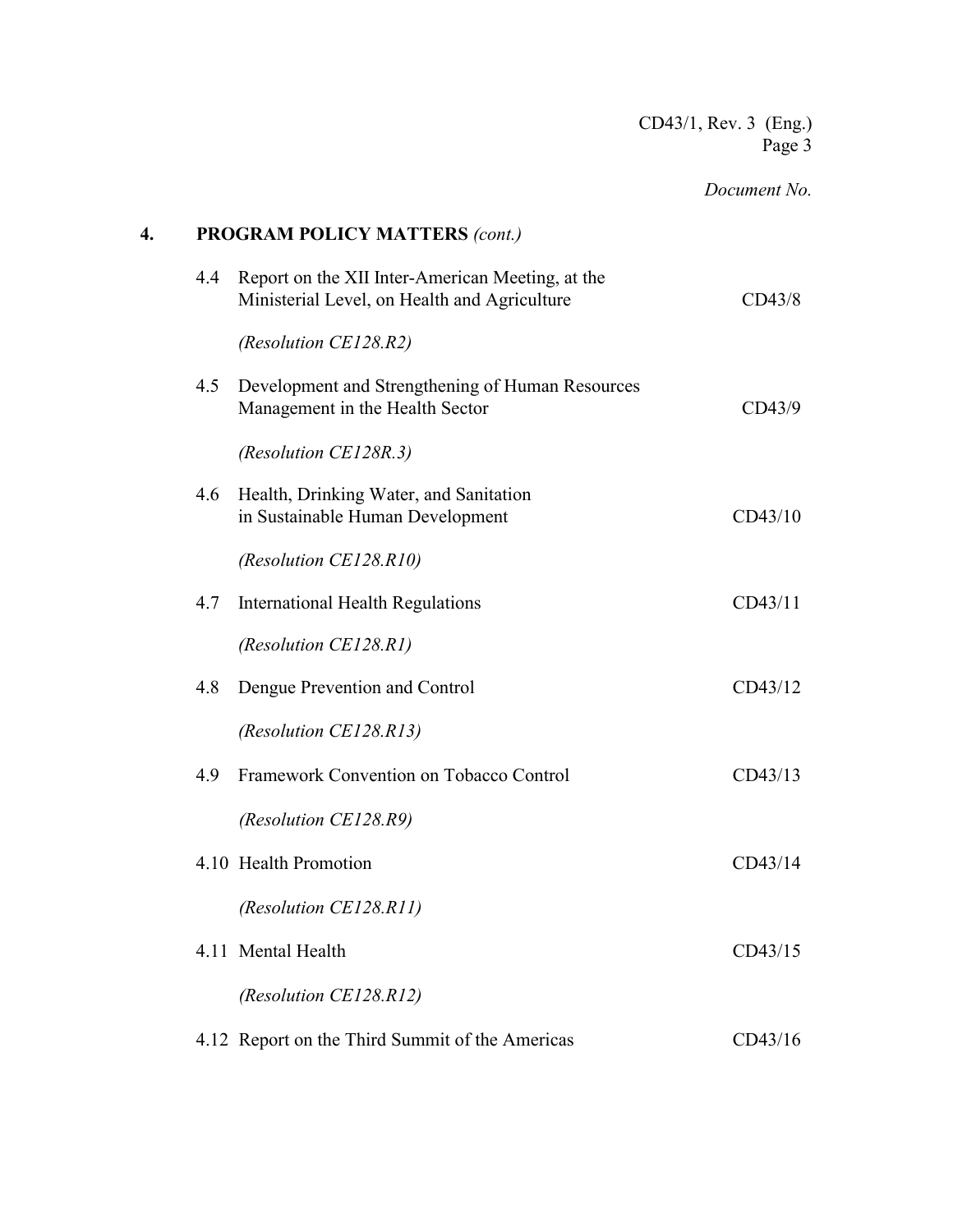*Document No.*

| 4. |     | <b>PROGRAM POLICY MATTERS (cont.)</b>                                                                                                                                                                       |                                     |  |  |
|----|-----|-------------------------------------------------------------------------------------------------------------------------------------------------------------------------------------------------------------|-------------------------------------|--|--|
|    |     | 4.13 Strategic Plan for the Pan American Health<br>Organization for the Period 2003-2007                                                                                                                    | CD43/17                             |  |  |
|    |     | 4.14 Health Systems Performance Assessment                                                                                                                                                                  | CD43/18                             |  |  |
|    |     | 4.15 Preparations for the Centennial of the Pan American<br>Health Organization                                                                                                                             | CD43/19                             |  |  |
|    |     | 4.16 Report of the Advisory Committee on Health Research                                                                                                                                                    | CD43/28                             |  |  |
|    |     | 4.17 WHO Proposal for Revising the WHO Model List<br>of Essential Drugs: Discussion of the Process for<br><b>Involving Member States</b><br>(Proposed by the Government of the<br>United States of America) | CD43/5                              |  |  |
| 5. | 5.1 | <b>ADMINISTRATIVE AND FINANCIAL MATTERS</b><br>Report on the Collection of Quota Contributions                                                                                                              | $CD43/20$ and                       |  |  |
|    |     | (Resolution CD42.R4)<br>(Resolution CE128.R14)                                                                                                                                                              | Add. I and II                       |  |  |
|    | 5.2 | Interim Financial Report of the Director for 2000                                                                                                                                                           | <i>Off. Doc.</i> 301<br>and CD43/21 |  |  |

5.3 Salary of the Director of the Pan American Sanitary Bureau CD43/22

*(Resolution CE128.R4)*